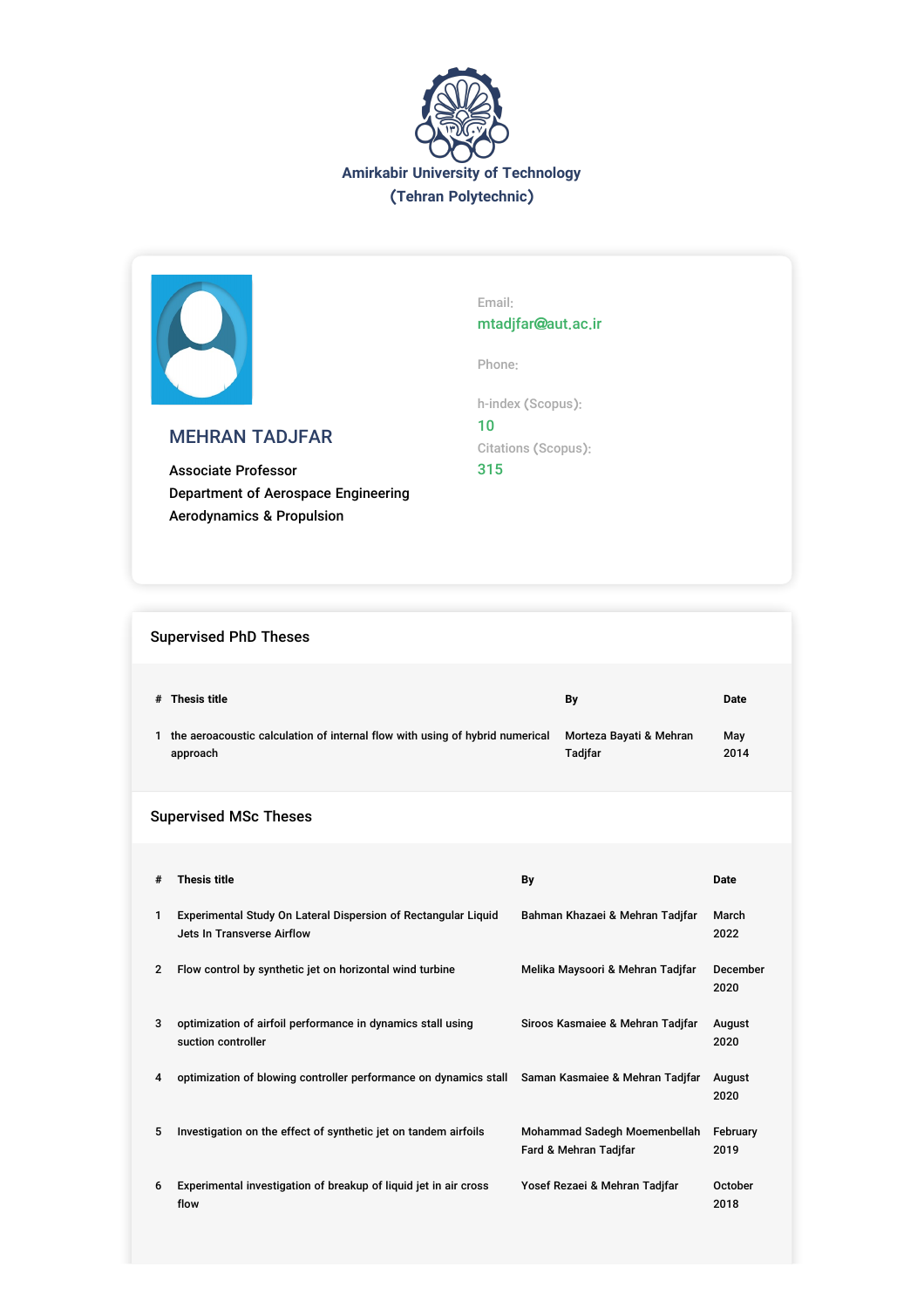| 7 | Interaction of Two Synthetic Jets for Flow Separation Control                                          | Alireza Esmaeeli & Mehran Tadjfar               | September<br>2018       |
|---|--------------------------------------------------------------------------------------------------------|-------------------------------------------------|-------------------------|
| 8 | Analysis of Change Angles Impact in Flow Control by Synthetic<br>Jet on Wind Turbine                   | Shadi Fathi & Mehran Tadjfar                    | September<br>2018       |
| 9 | Influence of actuation frequency of a synthetic actuation in<br>controlling separation over an airfoil | Mohammad Rahmani & Mehran<br>Tadjfar            | May 2017                |
|   | 10 Influence of jet location for active control flow separation on an<br>airfoil                       | Afshin Abdi & Mehran Tadjfar                    | <b>October</b><br>2016  |
|   | 11 Investigation of vortex shedding from a swept back wing                                             | Neda Sheikhi Alibabalu & Mehran<br>Tadjfar      | October<br>2016         |
|   | 12 Design And Construction A Multiphase Tunnel                                                         | Armin Sheidani & Mehran Tadjfar                 | June 2016               |
|   | 13 Numerical Study of a Wave Motion Kinematics of a Biological<br>Wing                                 | Reza Sadeghi Azad & Mehran<br>Tadjfar           | <b>June 2016</b>        |
|   | 14 Effects Of Kinematics On Low Reynolds Number Wings                                                  | Nooshin Zeinali Khameneh &<br>Mehran Tadjfar    | February<br>2016        |
|   | 15 Modeling of heat exchanger in a civil aircraft air condition                                        | Mustafa Haji Asqar Shaarbaf &<br>Mehran Tadjfar | June 2015               |
|   | 16 Modeling of the cooling turbine of civil aircraft's air conditioner                                 | Amir Karimi Noughabi & Mehran<br>Tadjfar        | February<br>2015        |
|   | 17 Interaction of free vortex with flow over an airfoil                                                | Sadegh Hassanzadeh & Mehran<br>Tadjfar          | September<br>2014       |
|   | 18 flow control over airfoil by smart variable camber                                                  | Javad Mirzaee & Mehran Tadjfar                  | September<br>2014       |
|   | 19 WAVE MOTION KINEMATICS OF A BIOLOGICAL WING A<br><b>NUMERICAL STUDY</b>                             | Rambod Mojgani & Mehran Tadjfar                 | June 2013               |
|   | 20 Implicite large eddy simulation of turbulent compressible flow                                      | Mahdi Hosseinali & Mehran Tadjfar               | March<br>2013           |
|   | 21 Numerical Simulation of Wing-Wall Junction in Laminar,<br><b>Transition and Turbulent Flows</b>     | Mojtaba Ramezani Voloujerdi &<br>Mehran Tadjfar | <b>November</b><br>2012 |
|   | 22 Use of Micro Tab Controler surface in UAV                                                           | Saman Najafi & Mehran Tadjfar                   | February<br>2012        |
|   | 23 suction/blowing influence on an oscillating porou                                                   | Narjes Timnak & Mehran Tadjfar                  | <b>July 2011</b>        |
|   | 24 Aerodynamic of VAWT 's blade                                                                        | Ali Reza Mohammadi & Mehran<br>Tadjfar          | March<br>2011           |
|   | 25 Numerical Simulation of Unsteady Flow around an Unmanned<br><b>Helicopter Blade</b>                 | Salehe Zahabnazouri & Mehran<br>Tadjfar         | <b>October</b><br>2010  |
|   | 26 Study of jet assisted high lift airfoil                                                             | Amrollah Bakhtian & Mehran<br>Tadjfar           | September<br>2010       |
|   | 27 Numerical Study of winglet effect on wing aerodynamics                                              | Sina Pooladsanjajamloo & Mehran<br>Tadjfar      | <b>June 2010</b>        |
|   | 28 Influence of roughness on low Reynolds number airfoils                                              | Keivan Kokabian & Mehran Tadjfar                | October<br>2009         |
|   | 29 Aerodynamic performance of biological in unsteady state                                             | Sadid Salajegheh & Mehran Tadjfar               | October<br>2009         |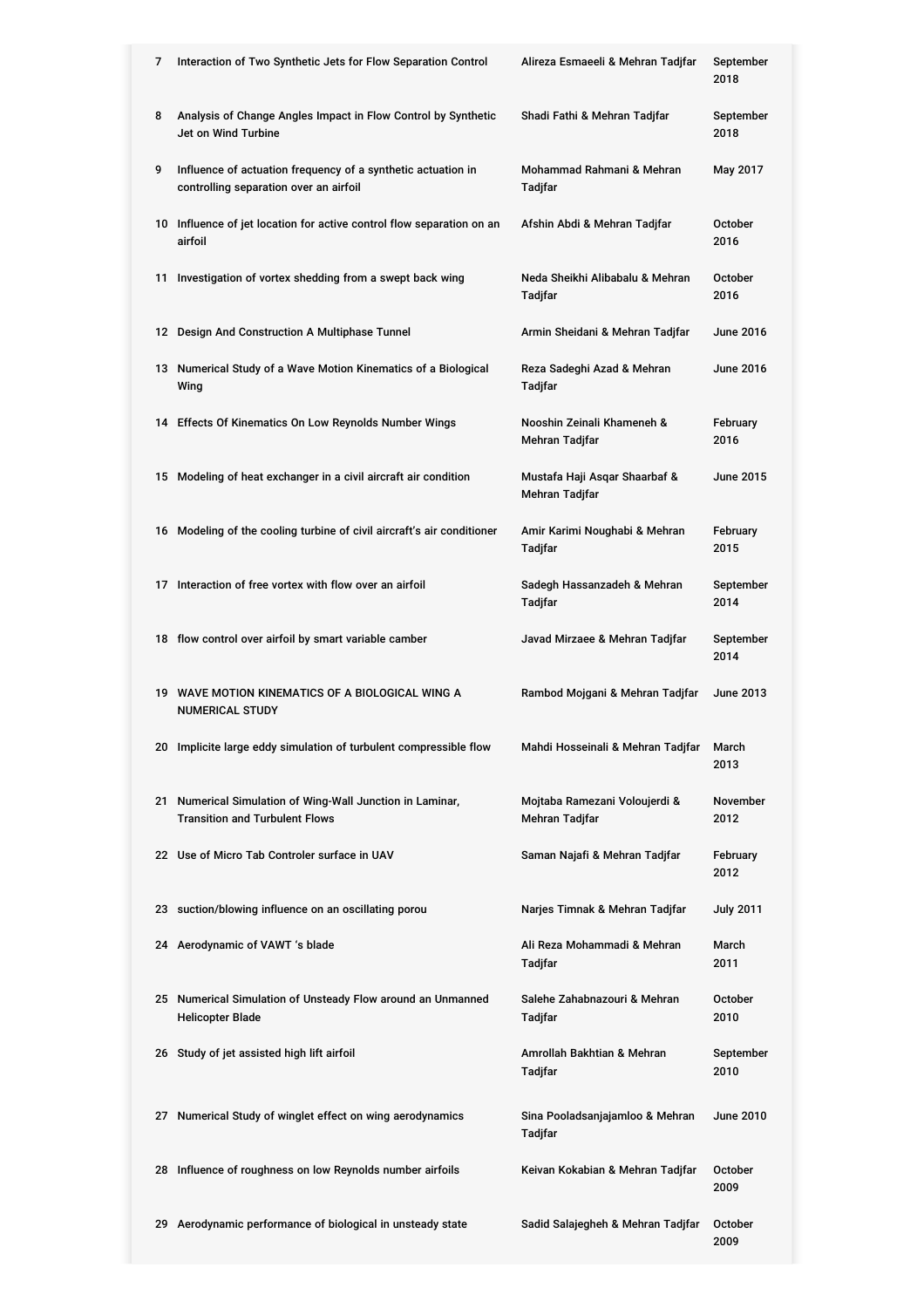|    | 30 Study of Formation of wingtip vortex at low reynolds number                                | Djavad Kamari & Mehran Tadifar            | <b>July 2009</b>  |
|----|-----------------------------------------------------------------------------------------------|-------------------------------------------|-------------------|
| 31 | Anumerical study of possible improvment on aerodynamic<br>performance of parastoo UAV         | Esmaeel Eslami & Mehran Tadifar           | January<br>2009   |
|    | 32 STUDY THE INFLUENCE OF POSITION AND THE ANGLE OF THE<br>WINGLEST ON MITE MICRO AIR VEHICLE | Babak Ganji Gargari & Mehran<br>Tadjfar   | September<br>2008 |
|    | 33 STUDY OF PLAN FORM SHAPES IN FLUENCE ON MAV WINGS                                          | Hessan Esmaeili Monir & Mehran<br>Tadjfar | March<br>2008     |
|    | 34 study of flow and wave in a pipe network                                                   | Mohsen Ghasemi Ardaji & Mehran<br>Tadjfar | May 2007          |
|    | 35 performance of biological air foils in low Reynolds numbers                                | Elham Fard Sarhangi & Mehran<br>Tadjfar   | February<br>2007  |
|    |                                                                                               |                                           |                   |

### Journal Papers

#### **Portal Records**

- **1** Siroos Kasmaiee, Mehran Tadjfar, "Influence of injection angle on liquid jet in crossflow", INTERNATIONAL JOURNAL OF MULTIPHASE FLOW, May 2022 Vol. 153, Num. 104128, Page 1-19, May 2022,
- **2** Ehsan Asgari, Mehran Tadjfar, "Role of phase-difference between two adjacent rectangular synthetic jet actuators in active control of flow over a rounded ramp", PHYSICS OF FLUIDS, February 2022 Vol. 34, Num. 25101, Page 1-20, February 2022,
- **3** Mehran Tadjfar, Amin Jaberi, Saman Najafi, Afsoon Hatami, Mohammad Hosein Aliyoldashi, Yosef Rezaei, Mehran Mokhtari, Kasra Asadollahbeiki, Mohammad Ebrahimi, Bahman Khazaei, "Experimental Visualization of Liquid-Gas Interactions", JOURNAL OF FLUIDS ENGINEERING-TRANSACTIONS OF THE ASME, January 2022 Vol. 144, Num. 4, Page 1-2, January 2022,
- **4** Niloofar Sadat Hosseini, Mehran Tadjfar, Antonnela Abba, "Configuration optimization of two tandem airfoils at low Reynolds numbers", APPLIED MATHEMATICAL MODELLING, October 2021 Vol. 102, Num. 1, Page 828-846, October 2021,
- **5** Amin Jaberi, Mehran Tadjfar, "Two-dimensional liquid sheet in transverse subsonic airflow", EXPERIMENTAL THERMAL AND FLUID SCIENCE, May 2021 Vol. 123, Num. 110326, Page 1-21, May 2021,
- **6** Djavad Kamari, Mehran Tadjfar, "Implementation of Continuous Blowing and Synthetic Jet Actuators to Control the Flow Separation over a Fully Stalled Airfoil", , April 2021 Vol. 0, Num. 0, Page 0-0, April 2021,
- **7** Amin Jaberi, Mehran Tadjfar, "Investigation on Base Flow of Two-Dimensional Liquid Jets Injected into Stagnant Air", , February 2021 Vol. 53, Num. 11, Page 51-60, February 2021,
- **8** Mohammad Hosein Aliyoldashi, Mehran Tadjfar, Amin Jaberi, "Entrance length effects on the flow features of rectangular liquid jets", PROCEEDINGS OF THE INSTITUTION OF MECHANICAL ENGINEERS PART G-JOURNAL OF AEROSPACE ENGINEERING, September 2020 Vol. 115, Num. 3, Page 144-157, September 2020,
- **9** Amin Jaberi, Mehran Tadjfar, "Visualization of two-dimensional liquid sheets issued into subsonic gaseous crossflow", JOURNAL OF VISUALIZATION, May 2020 Vol. 23, Num. 4, Page 1-20, May 2020,
- **10** Amin Jaberi, Mehran Tadjfar, "Comparative study on interfacial oscillations of rectangular and elliptical liquid jets", PROCEEDINGS OF THE INSTITUTION OF MECHANICAL ENGINEERS PART G-JOURNAL OF AEROSPACE ENGINEERING, January 2020 Vol. 235, Num. 2, Page 1-15, January 2020,
- **11** Amin Jaberi, Mehran Tadjfar, "Wavelength and frequency of axis-switching phenomenon formed over rectangular and elliptical liquid jets", INTERNATIONAL JOURNAL OF MULTIPHASE FLOW, October 2019 Vol. 119, Num. 1, Page 144-154, October 2019,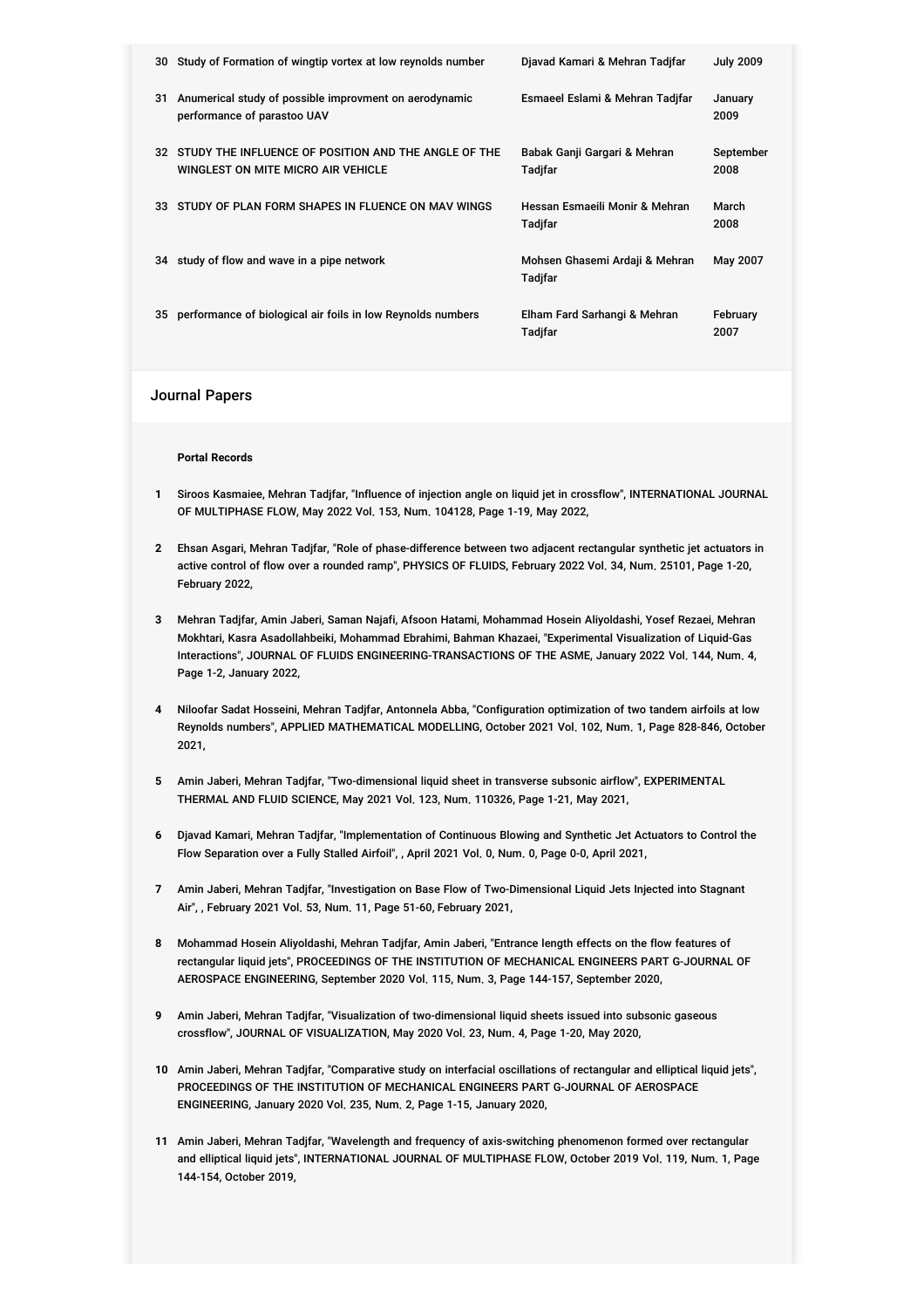- **12** Mehran Tadjfar, Djavad Kamari, "Optimization of Flow Control Parameters Over SD7003 Airfoil With Synthetic Jet Actuator", JOURNAL OF FLUIDS ENGINEERING-TRANSACTIONS OF THE ASME, October 2019 Vol. 142, Num. 2, Page 1-15, October 2019,
- **13** Ehsan Asgari, Mehran Tadjfar, "Active control of flow over a rounded ramp by means of single and double adjacent rectangular synthetic jet actuators", COMPUTERS & FLUIDS, August 2019 Vol. 190, Num. 0, Page 98-113, August 2019,
- **14** Mehran Tadjfar, Amin Jaberi, "Effects of aspect ratio on the flow development of rectangular liquid jets issued into stagnant air", INTERNATIONAL JOURNAL OF MULTIPHASE FLOW, March 2019 Vol. 115, Num. 1, Page 144-157, March 2019,
- **15** Yosef Rezaei, Mehran Tadjfar, "Experimental Comparison of Injection Characteristics of Elliptical and Circular Liquid Jets into an Air Crossflow", , December 2018 Vol. 40, Num. 5, Page 1-22, December 2018,
- **16** Amin Jaberi, Mehran Tadjfar, Armin Sheidani, "Experimental Comparison of Breakup and Flow Characteristics of Rectangular and Elliptical Water Jets", , December 2018 Vol. 50, Num. 4, Page 1-25, December 2018,
- **17** Mehran Tadjfar, Ehsan Asgari, "The Role of Frequency and Phase Difference Between the Flow and the Actuation Signal of a Tangential Synthetic Jet on Dynamic Stall Flow Control", JOURNAL OF FLUIDS ENGINEERING-TRANSACTIONS OF THE ASME, October 2018 Vol. 140, Num. 11, Page 1-13, October 2018,
- **18** Amin Jaberi, Mehran Tadjfar, Armin Sheidani, "Experimental Investigation of Breakup Characteristics of Elliptical, Rectangular and Circular Water Jets", , September 2018 Vol. 30, Num. 1, Page 1-8, September 2018,
- **19** Djavad Kamari, Mehran Tadjfar, Ali Madadi, "Optimization of SD7003 airfoil performance using TBL and CBL at low Reynolds numbers", AEROSPACE SCIENCE AND TECHNOLOGY, May 2018 Vol. 79, Num. 0, Page 199-211, May 2018,
- **20** Mehran Tadjfar, Ehsan Asgari, "Active Flow Control of Dynamic Stall By Means of Continuous Jet Flow at Reynolds Number of 1×10~6", JOURNAL OF FLUIDS ENGINEERING-TRANSACTIONS OF THE ASME, September 2017 Vol. 139, Num. 12, Page 1-22, September 2017,
- **21** Ehsan Asgari, Mehran Tadjfar, "Assessment of four inflow conditions on large-eddy simulation of a gently curved backward-facing step", JOURNAL OF TURBULENCE, November 2016 Vol. 18, Num. 1, Page 61-86, November 2016,
- **22** Abdolali Haghiri, Niosha Fallahpour, Mahmoud Mani, Mehran Tadjfar, "Experimental study of boundary layer in compressible flow using hot film sensors through statistical and qualitative methods", JOURNAL OF MECHANICAL SCIENCE AND TECHNOLOGY, November 2015 Vol. 29, Num. 11, Page 4671-4679, November 2015,
- **23** Morteza Bayati, Mehran Tadjfar, "High Helmholtz Sound Prediction Generated by Confined Flows and Propagation within Ducts", International Journal of Acoustics and Vibration, March 2015 Vol. 20, Num. 1, Page 47-55, March 2015,
- **24** Hessan Esmaeili Monir, Mehran Tadjfar, Amrollah Bakhtian, "Tangential synthetic jets for separation control", JOURNAL OF FLUIDS AND STRUCTURES, December 2013 Vol. 45, Num. 45, Page 50-65, December 2013,
- **25** Esmaeel Eslami, Mehran Tadjfar, Saman Najafi, "Aerodynamic performance of Parastoo UAV", AIRCRAFT ENGINEERING AND AEROSPACE TECHNOLOGY, March 2013 Vol. 85, Num. 2, Page 97-103, March 2013,
- **26** Fariba Ajalli, Mahmoud Mani, Mehran Tadjfar, "Plunging Wake Analysis of an Airfoil Equipped With a Gurney Flap", EXPERIMENTAL TECHNIQUES, October 2012 Vol. 36, Num. 6, Page 1-13, October 2012,
- **27** Hessan Esmaeili Monir, Mehran Tadjfar, "Study of Wing Shapes Influence on MAV Aerodynamic Coefficients", , July 2012 Vol. 2 شماره 23 سال, Num. 6, Page 29-46, July 2012,
- **28** Arash Ahmadzadegan, Mehran Tadjfar, Morteza Bayati, "use of stochastic turbulence model in jet acoustics", Amirkabir International Journal of Modeling, Identification,Simulation & Control, November 2011 Vol. 43, Num. 2, Page 19-27, November 2011,
- **29** Arash Ahmad Zadeh, Mehran Tadjfar, "Aerodynamic Noicse Prediction Using Stochastic Turbulence Modeling", , January 2008 Vol. , Num. 5, Page 0-0, January 2008,
- **30** Mehran Tadjfar, "Flow Into An Arterial Branch Model", , March 2006 Vol. , Num. 54, Page 0-0, March 2006,
- **31** Mehran Tadjfar, "Direct simulations and modelling of basic three-dimensional bifurcating tube flows", , November 2004 Vol. , Num. 519, Page 0-0, November 2004,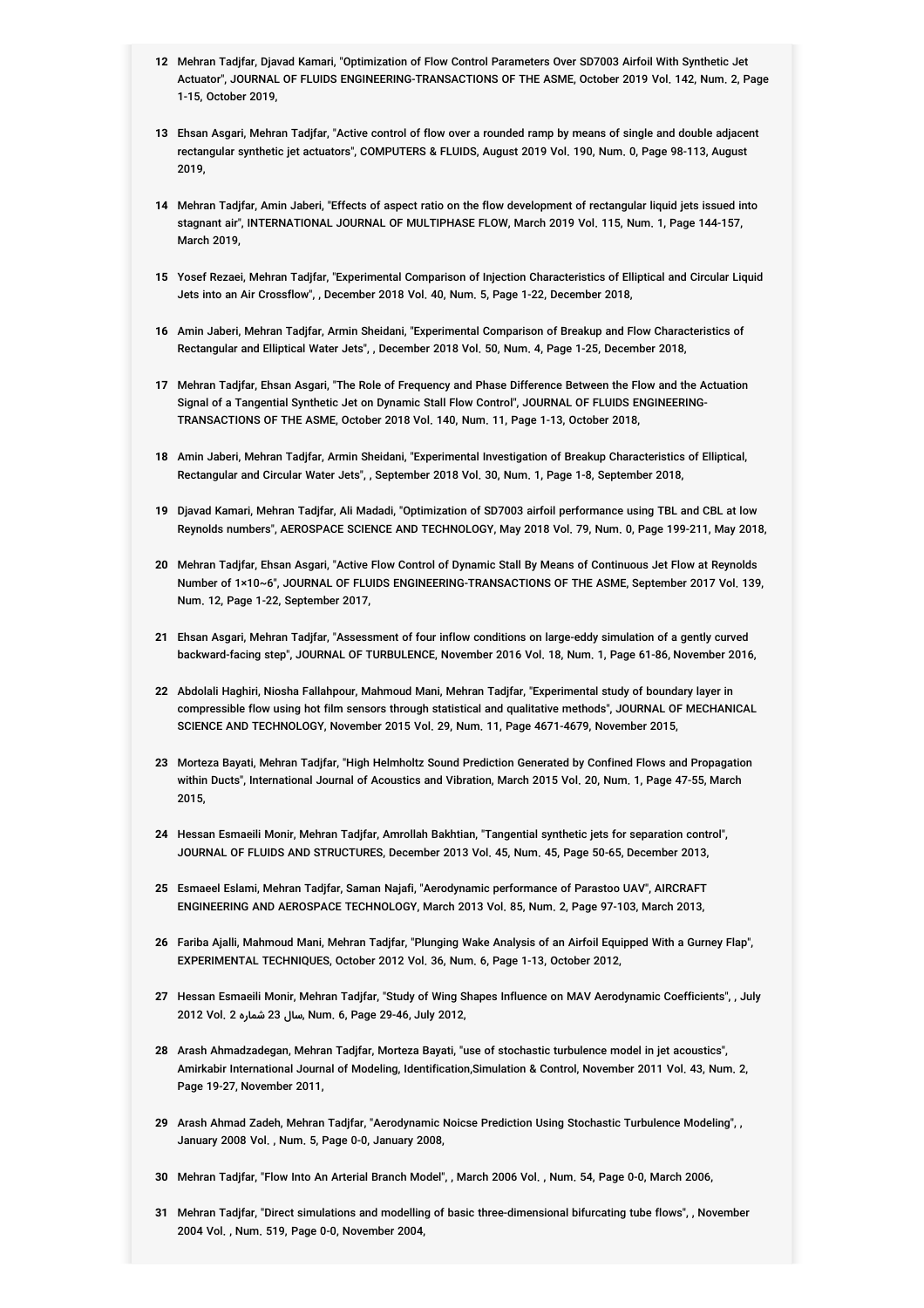### Conference Papers

#### **Portal Records**

- **1** Niloofar Sadat Hosseini, Mehran Tadjfar, Antonella Abba, "Numerical Study of Aerodynamic Forces of Two Airfoils in Tandem Configuration at Low Reynolds Number ", ASME 2021 Fluids Engineering Division Summer Meeting FEDSM2021, August 2021
- **2** Mehran Tadjfar, Siroos Kasmaiee, Saman Kasmaiee, "Impacts of Circular Liquid Jet Injection Angle Into Low Subsonic Crossflow ", ASME 2021 Fluids Engineering Division Summer Meeting FEDSM2021, August 2021
- **3** Mehran Tadjfar, Siroos Kasmaiee, Sahar Noori, "Optimization of NACA 0012 Airfoil Performance in Dynamics Stall Using Continuous Suction Jet ", ASME Fluids Engineering Division Summer Meeting FEDSM2020, July 2020
- **4** Djavad Kamari, Mehran Tadjfar, َAli Tarokh, "Large Eddy Simulation of Active Flow Control Over SD7003 at Reynolds Number of 60,000 ", ASME Fluids Engineering Division Summer Meeting FEDSM2020, July 2020
- **5** Niloofar Sadat Hosseini, Mehran Tadjfar, "Investigating the Effect of Configuration and Reduced Frequency on SD7003 Airfoils Performance in Tandem ", ASME Fluids Engineering Division Summer Meeting FEDSM2020, July 2020
- **6** Amin Jaberi, Mehran Tadjfar, "Flow Development of a Liquid Sheet Issued Into Low-Speed Airstream ", ASME Fluids Engineering Division Summer Meeting FEDSM2020, July 2020
- **7** Mehran Tadjfar, Saman Kasmaiee, Sahar Noori, "Continuous Blowing Jet Flow Control Optimization in Dynamic Stall of NACA0012 Airfoil ", ASME Fluids Engineering Division Summer Meeting FEDSM2020, July 2020
- **8** Rojin Shokri Khanghah, Mehran Tadjfar, Amin Jaberi, "Rectangular Liquid Jet Injected Transversely into a Subsonic Crossflow ", 28th annual international conference of Iranian society of mechanical engineering, May 2020
- **9** Amin Jaberi, Mehran Tadjfar, "Experimental Study of Physical Characteristics of Two-Dimensional Liquid Jets Injected into Still Air ", 18th Fluid Dynamics Conference, August 2019
- **10** Mehran Tadjfar, Amin Jaberi, Rojin Shokri Khanghah, "FLOW CHARACTERISTICS OF RECTANGULAR LIQUID JETS INJECTED INTO LOW SUBSONIC CROSSFLOW ", ASME - JSME - KSME Joint Fluids Engineering Conference 2019, July 2019
- **11** Amin Jaberi, Mehran Tadjfar, "EXPERIMENTAL INVESTIGATION ON FLOW AND BREAKUP OF TWO-DIMENSIONAL LIQUID JETS ", ASME-JSME-KSME Joint Fluids Engineering Conference 2019, July 2019
- **12** Mehran Tadjfar, Djavad Kamari, "Coupled Blowing and Suction for Flow Separation Control ", ASME-JSME-KSME Joint Fluid Engineering Conference (FEDSM2019), July 2019
- **13** Amin Jaberi, Mehran Tadjfar, "Experimental Study on the Interfacial Instabilities of Rectangular Liquid Jets Injected into Still Air ", 27th Annual International Conference of Iranian Society of Mechanical Engineering and 7th Conference on Thermal Power Plants, April 2019
- **14** Djavad Kamari, Mehran Tadjfar, "SYNTHETIC JET FLOW CONTROL OPTIMIZATION ON SD7003 AIRFOIL AT LOW REYNOLDS NUMBER ", ASME 2018 Fluids Engineering Division Summer Meeting FEDSM2018, July 2018
- **15** Mehran Tadjfar, Yosef Rezaei, "EXPERIMENS ON THE INJECTION OF ELLIPTICAL LIQUID JETS INTO A LOW SPEED AIRFLOW ", ASME 2018 Fluids Engineering Division Summer Meeting FEDSM2018, July 2018
- **16** Amin Jaberi, Mehran Tadjfar, "FLOW CHARACTERISTICS OF WATER JETS DISCHARGING FROM RECTANGULAR AND ELLIPTICAL INJECTORS ", ASME 2018 Fluids Engineering Division Summer Meeting FEDSM2018, July 2018
- **17** Ehsan Asgari, Mehran Tadjfar, "COMPARISON OF TWO ACTIVE FLOW CONTROL MECHANISMS OF PURE BLOWING AND PURE SUCTION ON A PITCHING NACA0012 AIRFOIL AT REYNOLDS NUMBER OF 10\*6 ", ASME 2018 Fluids Engineering Division Summer Meeting FEDSM2018, July 2018
- **18** Yosef Rezaei, Mehran Tadjfar, "Experimental Investigation of Injection Circular and Elliptical Liquid Jets into an air Crossflow ", The 17th International Conference Iranian Aerospace Society, June 2018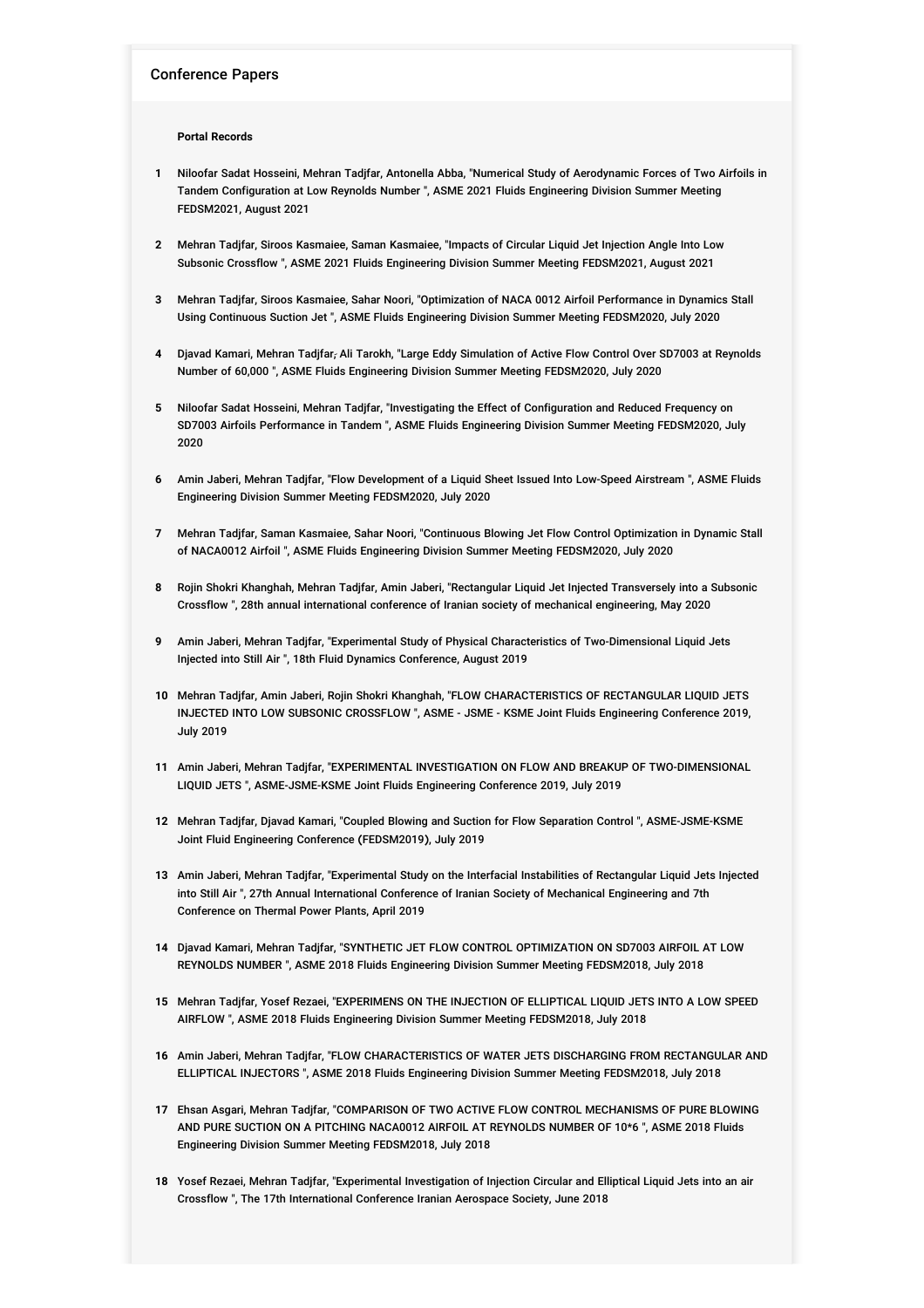- **19** Amin Jaberi, Mehran Tadjfar, "Experimental Investigation of Instabilities of Elliptical and Rectangular Water Jets ", 26th Annual International Conference of Iranian Society of Mechanical Engineers, April 2018
- **20** Djavad Kamari, Mehran Tadjfar, "TBL and CBL Jet Injection Effects on Performance of SD7003 at Low Reynolds Number ", 17th Fluid Dynamics Conference, August 2017
- **21** Ehsan Asgari, Armin Sheidani, Mehran Tadjfar, "STUDY ON THE EFFECTS OF ACTIVE FLOW CONTROL ON AERODYNAMIC PERFORMANCE OF TWO AIRFOILS IN TANDEM CONFIGURATION ", ASME 2017 Fluids Engineering Division Summer Meeting FEDSM2017, July 2017
- **22** Amir Karimi Noughabi, Morteza Bayati, Mehran Tadjfar, "INVESTIGATION OF CAVITATION PHENOMENA ON NOISE OF UNDERWATER PROPELLER ", ASME 2017 Fluids Engineering Division Summer Meeting FEDSM2017, July 2017
- **23** Djavad Kamari, Mehran Tadjfar, "INVESTIGATING THE EFFECTS OF USING SYNTHETIC JET ON WING TIP VORTEX AT LOW REYNOLDS NUMBER ", ASME 2017 Fluids Engineering Division Summer Meeting FEDSM2017, July 2017
- **24** Nooshin Zeinali Khameneh, Mehran Tadjfar, "IMPROVEMENT OF WIND TURBINE EFFICIENCY BY USING SYNTHETIC JETS ", ASME 2016 Fluids Engineering Division Summer Meeting FEDSM2016, July 2016
- **25** Afshin Abdi, Mehran Tadjfar, Morteza Bayati, "INFLUENCE OF TANGENTIAL SYNTHETIC JET LOCATION ON FLOW CONTROL ", ASME 2016 Fluids Engineering Division Summer Meeting FEDSM2016, July 2016
- **26** Amir Karimi Noughabi, Mehran Tadjfar, "AERODYNAMIC PERFORMANCE ANALYSIS OF RADIAL-INFLOW TURBINE USING CFD SIMULATION IN COMPARISON WITH MEAN-LINE METHOD ", ASME 2016 Fluids Engineering Division Summer Meeting FEDSM2016, July 2016
- **27** Morteza Bayati, Mehran Tadjfar, "Using Curl Analogy and Boundary Element in Noise Prediction of a Sudden Expansion Chmaber ", Fluid Dynamics 2015, November 2015
- **28** Ehsan Asgari, Mehran Tadjfar, "ACTIVE FLOW CONTROL OF DYNAMIC STALL BY MEANS OF JET FLOW AT HIGH REYNOLDS NUMBER 1×106 ", Fluid Dynamics 2015, November 2015
- **29** Vahideh Eshaghian, Mehran Tadjfar, Masoud Boroomand, "CFD Simulation and Dynamic Stall Study of a Vertical Axis Wind Turbine ", The 23rd Annual International Conference on Mechanical Engineering-ISME2015, May 2015
- **30** Amir Karimi Noughabi, Mehran Tadjfar, "Development an Aerodynamic Performance Analysis for Radial-Inflow Turbine ", The 23rd Annual International Conference on Mechanical Engineering-ISME2015, May 2015
- **31** Sina Pooladsanjajamloo, Mehran Tadjfar, "WINGLET EFFECT ON WING-TIP VORTEX FLOW AT LOW REYNOLDS NUMBER ", 15th Fluid Dynamics Conference, FD2013, December 2013
- 32 Amir Karimi Noughabi, Mehran Tadjfar, "Aerodynamic Anlysis of MAV wing ", 15th Fluid Dynamics Conference, FD2013, December 2013
- **33** Morteza Bayati, Mehran Tadjfar, "AEROACOUSTIC SOUND PREDICTION OF A DIAPHRAGM BY A HYBRID METHOD ", 15th Fluid Dynamics Conference, FD2013, December 2013
- **34** Sina Pooladsanjajamloo, Mehran Tadjfar, "NUMERICAL STUDY OF WINGLET AT LOW REYNOLDS NUMBERS ", ASME 2013 Fluids Engineering Summer Meeting (FEDSM2013), July 2013
- **35** Rambod Mojgani, Mehran Tadjfar, "EFFECTS OF KINEMATICS ON LOW REYNOLDS NUMBER WING ", ASME 2013 Fluids Engineering Summer Meeting (FEDSM2013), July 2013
- **36** Amir Karimi Noughabi, Mehran Tadjfar, "CROSS-WIND INFLUENCE ON LOW ASPECT RATIO WINGS AT LOW REYNOLDS NUMBERS ", ASME 2013 Fluids Engineering Summer Meeting (FEDSM2013), July 2013
- **37** Morteza Bayati, Mehran Tadjfar, "AEROACOUSTIC SOUND PREDICTION OF A DIAPHRAGM BY A HYBRID METHOD ", ASME, July 2013
- **38** Morteza Bayati, Mehran Tadjfar, "High Helmholtz Sound Prediction Generated by Confined Flows and Propagation within the Duct ", National conference on Mechanical Engineering, May 2013
- **39** Morteza Bayati, Mehran Tadjfar, "Calculation of Sound Scattering by a Boundary Element Exension of Curles Analogy ", 20th Annual International Iranian Mechanical Engineering Conference ISME, May 2012
- **40** Mehran Tadjfar, "Study of planform shape influence on MAV wings ", , August 2009